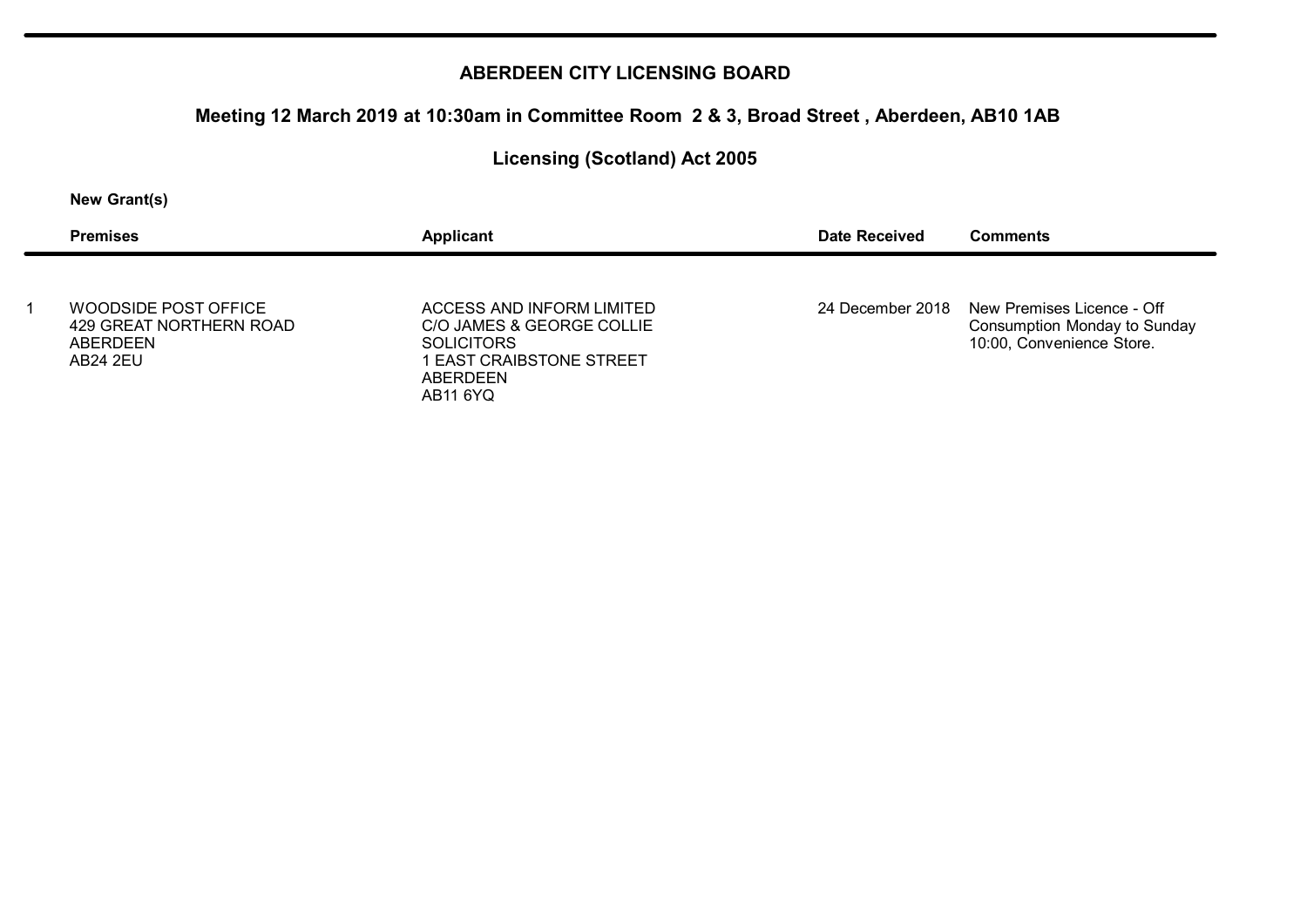### **Meeting 12 March 2019 at 10:30am in Committee Room 2 & 3, Broad Street , Aberdeen, AB10 1AB**

## **Licensing (Scotland) Act 2005**

#### **Provisional(s)**

|                | <b>Premises</b>                                           | Applicant                                                                                                                                        | <b>Date Received</b> | <b>Comments</b>                                                                                                                                                                                                                                                                                                                                                                                                                |
|----------------|-----------------------------------------------------------|--------------------------------------------------------------------------------------------------------------------------------------------------|----------------------|--------------------------------------------------------------------------------------------------------------------------------------------------------------------------------------------------------------------------------------------------------------------------------------------------------------------------------------------------------------------------------------------------------------------------------|
| $\overline{2}$ | THE EVENT COMPLEX ABERDEEN                                | SMG EUROPE HOLDINGS LIMITED                                                                                                                      | 30 January 2019      | Event complex offering on and                                                                                                                                                                                                                                                                                                                                                                                                  |
|                | (TECA)<br><b>BUCKSBURN</b><br>ABERDEEN<br><b>AB21 9SB</b> | C/O SHEPHERD & WEDDERBURN LLP<br><b>SOLICITORS</b><br>1 EXCHANGE CRESCENT<br><b>CONFERENCE SQUARE</b><br><b>EDINBURGH</b><br>EH <sub>3</sub> 8UL |                      | off consumption. On<br>consumption Sunday to Thursday<br>10:00 to 00:00 and Friday and<br>Saturday 10:00 to 01:00; off<br>consumption Monday to Sunday<br>10:00 to 22:00 and<br>offering<br>conference, restaurant, bar<br>meals, receptions, club<br>meetings, recorded music, live<br>performances, dance<br>facilities, theatre, films,<br>gaming, indoor sports,<br>televised sports, outdoor<br>drinking and children and |

young persons access.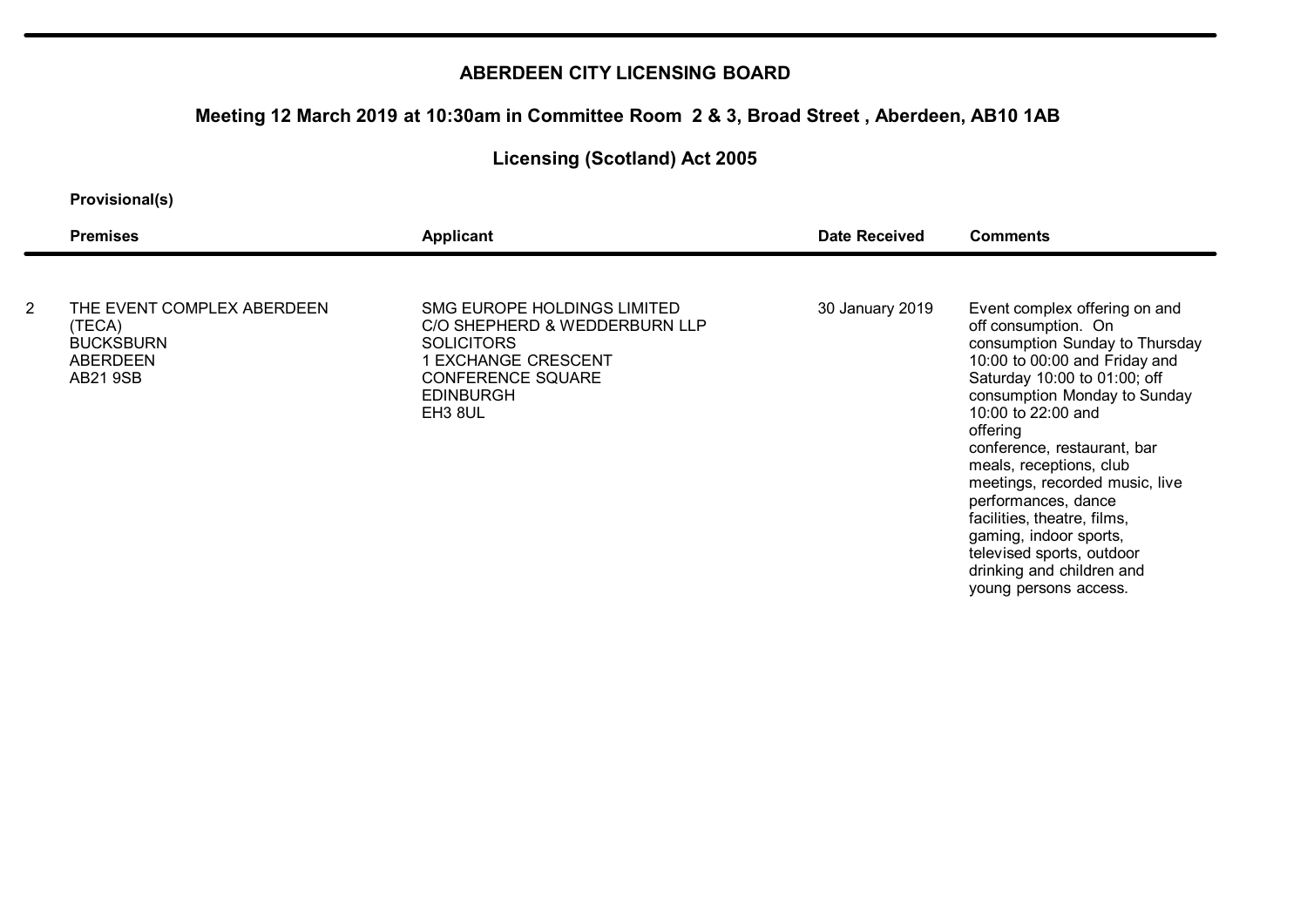# **Meeting 12 March 2019 at 10:30am in Committee Room 2 & 3, Broad Street , Aberdeen, AB10 1AB**

## **Licensing (Scotland) Act 2005**

|   | <b>Premises</b>                                                                               | <b>Applicant</b>                                                                                                                                                 | Date Received    | <b>Comments</b>                                                                                                                                                                                                                         |
|---|-----------------------------------------------------------------------------------------------|------------------------------------------------------------------------------------------------------------------------------------------------------------------|------------------|-----------------------------------------------------------------------------------------------------------------------------------------------------------------------------------------------------------------------------------------|
| 3 |                                                                                               |                                                                                                                                                                  | 20 December 2018 | Inclusion of a standalone                                                                                                                                                                                                               |
|   | <b>BALMORAL STADIUM</b><br><b>ALTENS</b><br><b>NIGG</b><br><b>ABERDEEN</b><br><b>AB12 3JG</b> | COVE RANGERS FOOTBALL CLUB<br><b>LIMITED</b><br>C/O JAMES & GEORGE COLLIE<br><b>SOLICITORS</b><br>1 EAST CRAIBSTONE STREET<br><b>ABERDEEN</b><br><b>AB11 6YQ</b> |                  | Fanzone into the licensed<br>area.                                                                                                                                                                                                      |
| 4 | <b>CASC</b><br>7 STIRLING STREET<br>ABERDEEN<br><b>AB11 6ND</b>                               | CASC (ABERDEEN) LIMITED<br>C/O JAMES & GEORGE COLLIE<br><b>SOLICITORS</b><br>1 EAST CRAIBSTONE STREET<br><b>ABERDEEN</b><br>AB11 6YQ                             | 30 January 2019  | Variation to Local Conditions<br>to permit the use of the<br>outdoor area during core on<br>sales hours".<br>Variation to the terminal hour<br>for consumption on the<br>premises Sunday to<br>Thursday to<br>01:00.                    |
| 5 | <b>KRAKATOA</b><br>2 TRINITY QUAY<br>ABERDEEN<br><b>AB11 5AA</b>                              | <b>BLACK CAT (ABERDEEN) CIC</b><br>C/O JAMES & GEORGE COLLIE<br><b>SOLICITORS</b><br>1 EAST CRAIBSTONE STREET<br><b>ABERDEEN</b><br><b>AB11 6YQ</b>              | 20 December 2018 | Variation to the terminal<br>hour Sunday to Thursday to<br>01:00; Variation to the<br>operating plan Q5(a) Bar Meals<br>to be provided during core<br>licensed hours and variation<br>to permit Children<br>and young<br>persons entry. |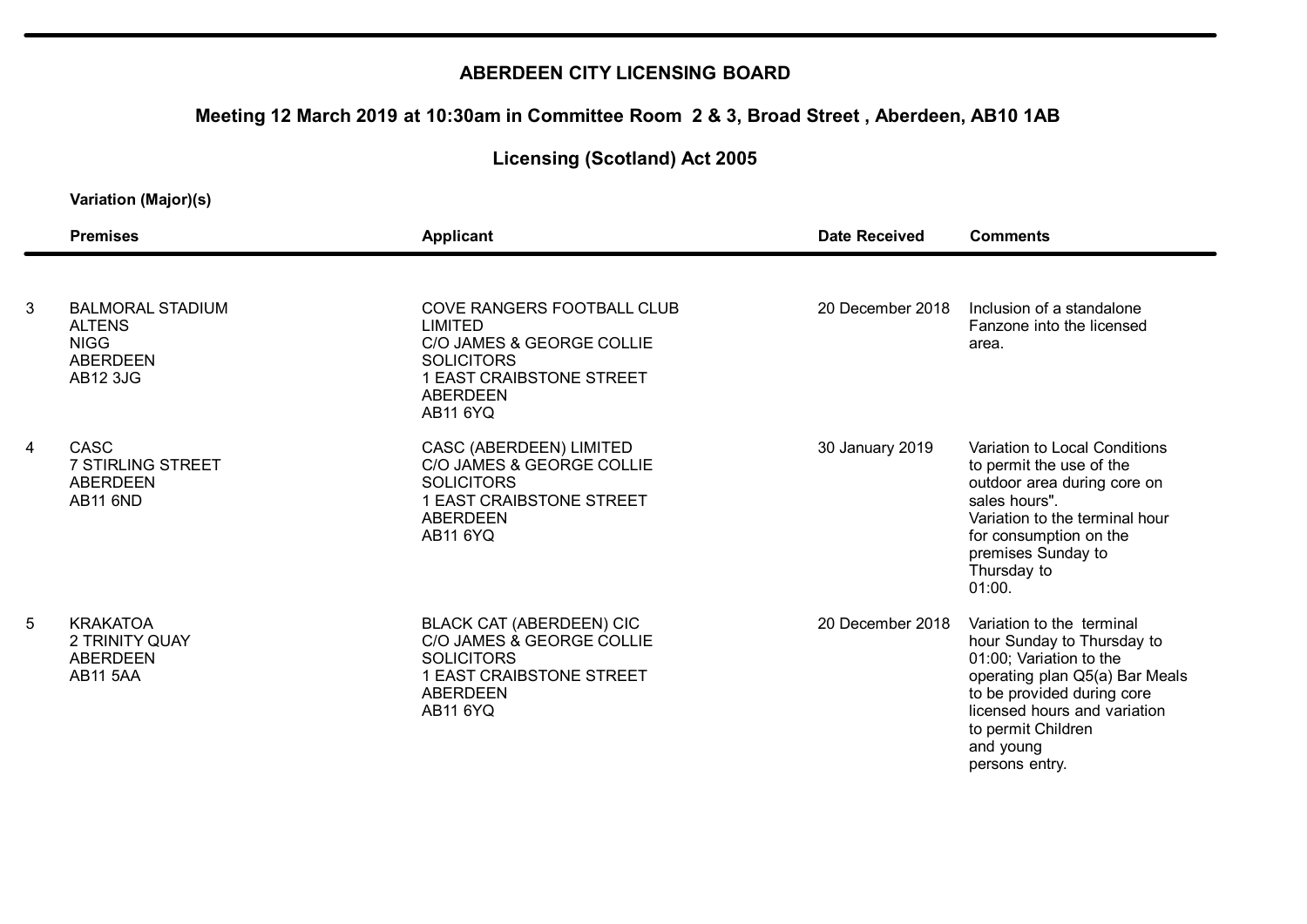## **Meeting 12 March 2019 at 10:30am in Committee Room 2 & 3, Broad Street , Aberdeen, AB10 1AB**

**Licensing (Scotland) Act 2005**

|   | <b>Applicant</b>                                                                                                                                   | Date Received   | <b>Comments</b>                                                                                                                                                                                                                                                                                                                                                                                                                                                                                                                                                                                                                                                                                                                                                                                                                                                                                        |
|---|----------------------------------------------------------------------------------------------------------------------------------------------------|-----------------|--------------------------------------------------------------------------------------------------------------------------------------------------------------------------------------------------------------------------------------------------------------------------------------------------------------------------------------------------------------------------------------------------------------------------------------------------------------------------------------------------------------------------------------------------------------------------------------------------------------------------------------------------------------------------------------------------------------------------------------------------------------------------------------------------------------------------------------------------------------------------------------------------------|
| 6 | MITCHELLS & BUTLERS RETAIL LTD<br>C/O HILL BROWN LICENSING LLP<br>THE FORSYTH HOUSE<br><b>5 RENFIELD STREET</b><br><b>GLASGOW</b><br><b>G2 5EZ</b> | 16 January 2019 | Variation to the Operating<br>Plan - variation to on<br>consumption hours to:<br>Sunday to Thursday 11:00 to<br>02:00 and Friday and Saturday<br>12:00 to 03:00;<br>variation to<br>off-consumption<br>hours to: Sunday to Thursday<br>11:00 to 22:00 and Friday and<br>Saturday 12:00 to 22:00<br>$Q6(a)$ is varied to allow<br>children and young persons<br>access to the premises when<br>accompanied by adult to have a<br>meal who is having a meal<br>until 19:00 on Friday and<br>Saturdays and 21:00 Sundays to<br>Thursdays.<br>Q6(b) is amended to state<br>"Children and young persons<br>will be allowed access to the<br>premises when accompanied by<br>an adult to have a meal or<br>accompanied by an adult who is<br>having a meal until 19:00 on a<br>Friday and Saturday, and until<br>21:00 Sunday to Thursday.<br>Variation to layout plan for<br>to reflect layout alterations. |
|   |                                                                                                                                                    |                 |                                                                                                                                                                                                                                                                                                                                                                                                                                                                                                                                                                                                                                                                                                                                                                                                                                                                                                        |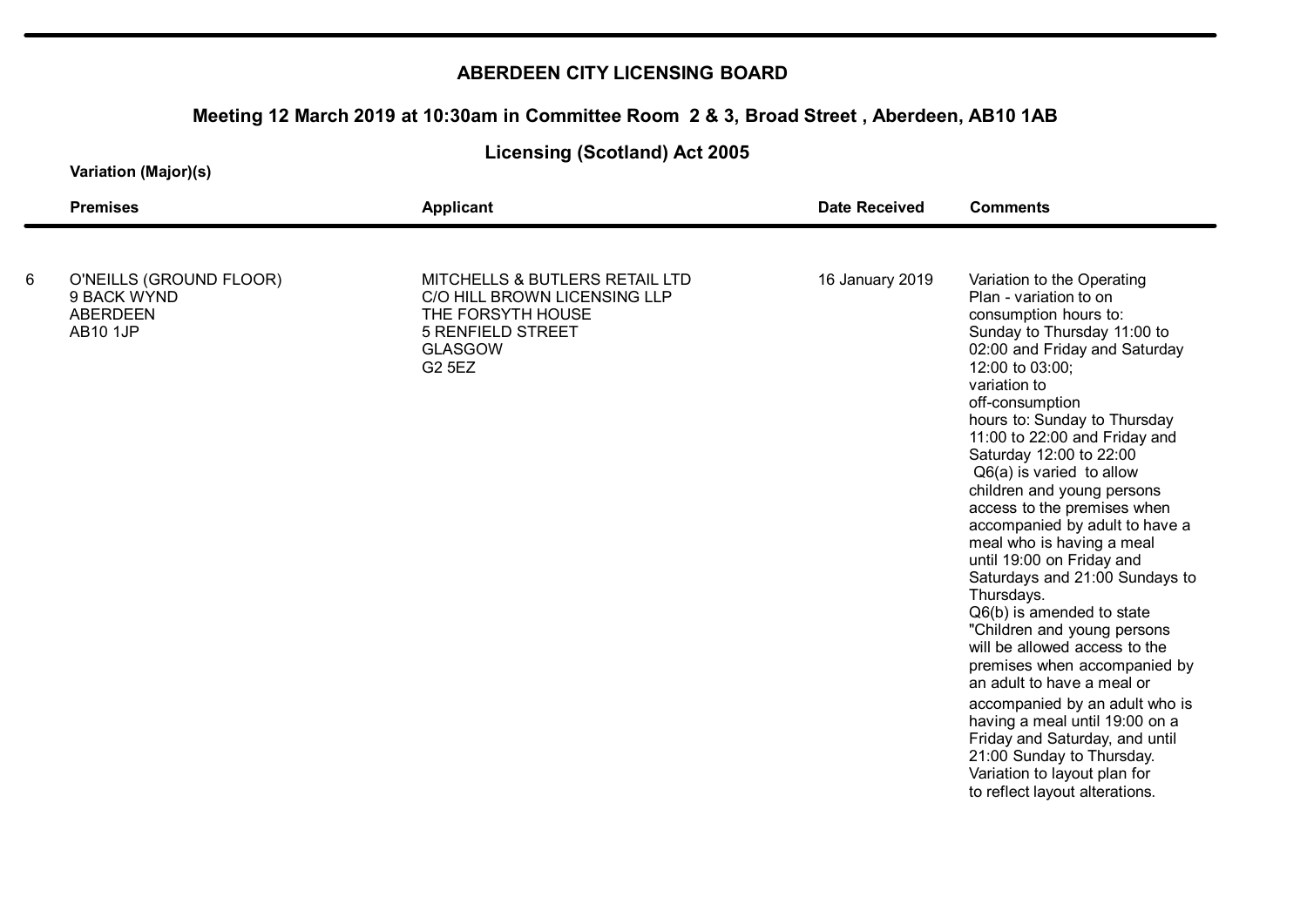## **Meeting 12 March 2019 at 10:30am in Committee Room 2 & 3, Broad Street , Aberdeen, AB10 1AB**

**Licensing (Scotland) Act 2005**

|                | <b>Premises</b>                                                                               | <b>Applicant</b>                                                                                                                                                 | <b>Date Received</b> | <b>Comments</b>                                                                                                                                                                                    |
|----------------|-----------------------------------------------------------------------------------------------|------------------------------------------------------------------------------------------------------------------------------------------------------------------|----------------------|----------------------------------------------------------------------------------------------------------------------------------------------------------------------------------------------------|
| $\overline{7}$ | O'NEILLS (UPPER FLOOR)<br>9 BACK WYND<br><b>ABERDEEN</b><br><b>AB10 1JP</b>                   | MITCHELLS & BUTLERS RETAIL LTD<br>C/O HILL BROWN LICENSING LLP<br>THE FORSYTH HOUSE<br><b>5 RENFIELD STREET</b><br><b>GLASGOW</b><br><b>G2 5EZ</b>               | 24 December 2018     | Variation to layout plan with<br>resulting increase in<br>capacity.                                                                                                                                |
| 8              | <b>REVOLUTION</b><br><b>25 BELMONT STREET</b><br><b>ABERDEEN</b><br><b>AB10 1JS</b>           | <b>REVOLUTION BAR LIMITED</b><br><b>C/O BRUNTON MILLER</b><br><b>SOLICITORS</b><br><b>HERBERT HOUSE</b><br>22 HERBERT STREET<br><b>GLASGOW</b><br><b>G20 6NB</b> | 17 January 2019      | Variation to the terminal hour<br>to 02:00 on Sunday to Thursday<br>and to 03:00 on Friday and<br>Saturday.                                                                                        |
| 9              | SANDMAN SIGNATURE HOTEL<br><b>ABERDEEN</b><br><b>ST ANDREW STREET</b><br>ABERDEEN<br>AB25 1AD | SHARK CLUB (UK) LIMITED<br>C/O JAMES & GEORGE COLLIE<br><b>SOLICITORS</b><br>1 EAST CRAIBSTONE STREET<br><b>ABERDEEN</b><br><b>AB11 6YQ</b>                      | 24 January 2019      | Incorporation into the<br>licensed area of the<br>conference /banqueting room on<br>the ground floor with<br>associated bar and toilets.                                                           |
| 10             | THE FOUNDRY<br><b>43 HOLBURN STREET</b><br><b>ABERDEEN</b><br><b>AB10 6BR</b>                 | STONEGATE PUB COMPANY LIMITED<br>C/O HILL BROWN LICENSING LLP<br>THE FORSYTH HOUSE<br><b>5 RENFIELD STREET</b><br><b>GLASGOW</b><br><b>G2 5EZ</b>                | 18 December 2018     | Variation to on consumption<br>hours to Sunday to Thursday<br>10:00 to 01:00 and Friday and<br>Saturdays to 10:00 to 02:00.<br>Variation to off consumption<br>Monday to Sunday 10:00 to<br>10:00. |